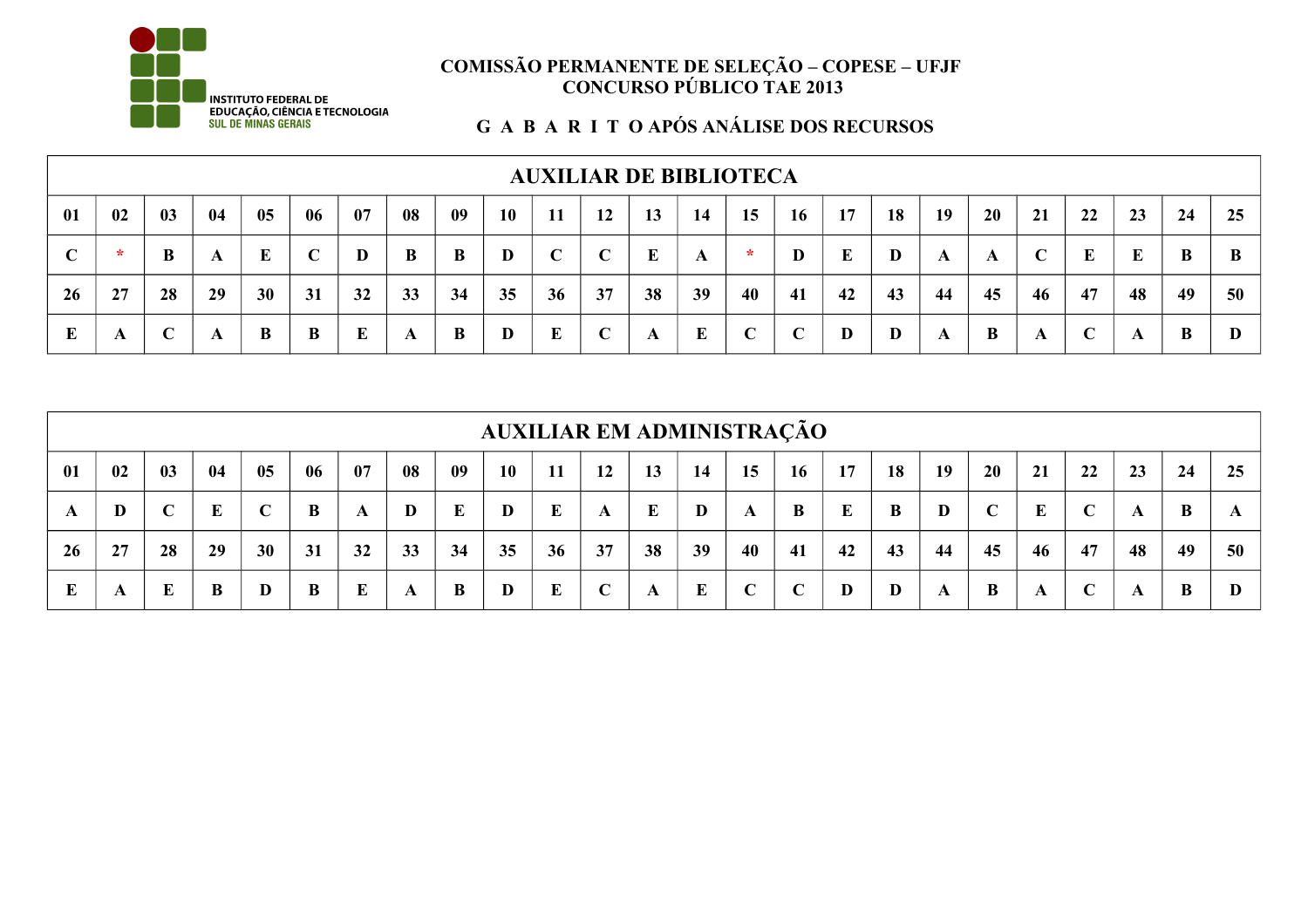

## **EXECUTIVE DE LA CONCERTADE DE LA CONCERTADE DE LA CONCERTADE DE LA CONCERTADE DE MINAS GERAIS DE LA GUIDE MINAS GERAIS<br>
SUL DE MINAS GERAIS CONCERTADE DOS RECURSOS<br>
G A B A R I T O APÓS ANÁLISE DOS RECURSOS**

| 01 | 02     | <b>CONTADOR</b><br>09<br>08<br><b>10</b><br>20<br>04<br>06<br>18<br>19<br>03<br>07<br>22<br>05<br>17<br>23<br>25<br>11<br>12<br>16<br>21<br>14<br>15<br>24<br>13<br>E<br>$\mathbf C$<br>$\mathbf C$<br>B<br>B<br>$\mathbf C$<br>B<br>B<br>B<br>E<br>$\ast$<br>$\sqrt{ }$<br>D<br>D<br>D<br>D<br>B<br>A<br>A<br>A<br>A<br>33<br>35<br>37<br>39<br>43<br>45<br>47<br>49<br>29<br>31<br>34<br>38<br>46<br>48<br>30<br>32<br>36<br>40<br>41<br>50<br>42<br>44<br>28<br>E<br>$\mathbf C$<br>B<br>E<br>E<br>B<br>$\mathbf C$<br>B<br>E<br>D<br>D<br>D<br>B<br>D<br>D<br>B<br>D<br>$\ast$<br>A<br>A<br>A<br>A |  |  |  |  |  |  |  |  |  |  |  |  |
|----|--------|--------------------------------------------------------------------------------------------------------------------------------------------------------------------------------------------------------------------------------------------------------------------------------------------------------------------------------------------------------------------------------------------------------------------------------------------------------------------------------------------------------------------------------------------------------------------------------------------------------|--|--|--|--|--|--|--|--|--|--|--|--|
| A  | D      |                                                                                                                                                                                                                                                                                                                                                                                                                                                                                                                                                                                                        |  |  |  |  |  |  |  |  |  |  |  |  |
| 26 | 27     |                                                                                                                                                                                                                                                                                                                                                                                                                                                                                                                                                                                                        |  |  |  |  |  |  |  |  |  |  |  |  |
| A  | $\ast$ |                                                                                                                                                                                                                                                                                                                                                                                                                                                                                                                                                                                                        |  |  |  |  |  |  |  |  |  |  |  |  |

|            |                                                                                                                                              |            |        |    |    |    |    |    |             |    |              | <b>ENFERMEIRO</b> |             |    |    |    |    |    |    |    |    |    |    |    |
|------------|----------------------------------------------------------------------------------------------------------------------------------------------|------------|--------|----|----|----|----|----|-------------|----|--------------|-------------------|-------------|----|----|----|----|----|----|----|----|----|----|----|
| 01         | 02<br>06<br>04<br>08<br>10<br>18<br>03<br>05<br>07<br>09<br>19<br>20<br>16<br>17<br>22<br>25<br>12<br>15<br>24<br>11<br>23<br>14<br>21<br>13 |            |        |    |    |    |    |    |             |    |              |                   |             |    |    |    |    |    |    |    |    |    |    |    |
| E          | $\sqrt{ }$                                                                                                                                   | B          | B      | B  | D  | A  | D  | B  | A           | A  | $\mathbf{C}$ | A                 | A           | A  | A  | D  | E  |    | B  | B  | A  |    | B  | B  |
| 26         | 27                                                                                                                                           | 28         | 29     | 30 | 31 | 32 | 33 | 34 | 35          | 36 | 37           | 38                | 39          | 40 | 41 | 42 | 43 | 44 | 45 | 46 | 47 | 48 | 49 | 50 |
| $\sqrt{ }$ | $\sqrt{ }$                                                                                                                                   | $\sqrt{ }$ | $\ast$ |    | Е  | A  | B  | B  | $\mathbf C$ | E  | D            | D                 | $\mathbf C$ | A  | A  | D  | E  |    | B  | ÷  | D  | B  | D  |    |

|            |    |               |    |    |    |    |    |    |           |    |    | <b>PEDAGOGO</b> |    |    |    |    |    |    |    |    |    |    |    |    |
|------------|----|---------------|----|----|----|----|----|----|-----------|----|----|-----------------|----|----|----|----|----|----|----|----|----|----|----|----|
| 01         | 02 | $\mathbf{03}$ | 04 | 05 | 06 | 07 | 08 | 09 | <b>10</b> | 11 | 12 | 13              | 14 | 15 | 16 | 17 | 18 | 19 | 20 | 21 | 22 | 23 | 24 | 25 |
| $\sqrt{ }$ | B  | D             | D  |    | L  | Ŀ  | A  | D  | A         |    | B  | $\sqrt{ }$      | A  | D  | D  | A  | B  |    | ÷  | E  | D  |    |    |    |
| 26         | 27 | 28            | 29 | 30 | 31 | 32 | 33 | 34 | 35        | 36 | 37 | 38              | 39 | 40 | 41 | 42 | 43 | 44 | 45 | 46 | 47 | 48 | 49 | 50 |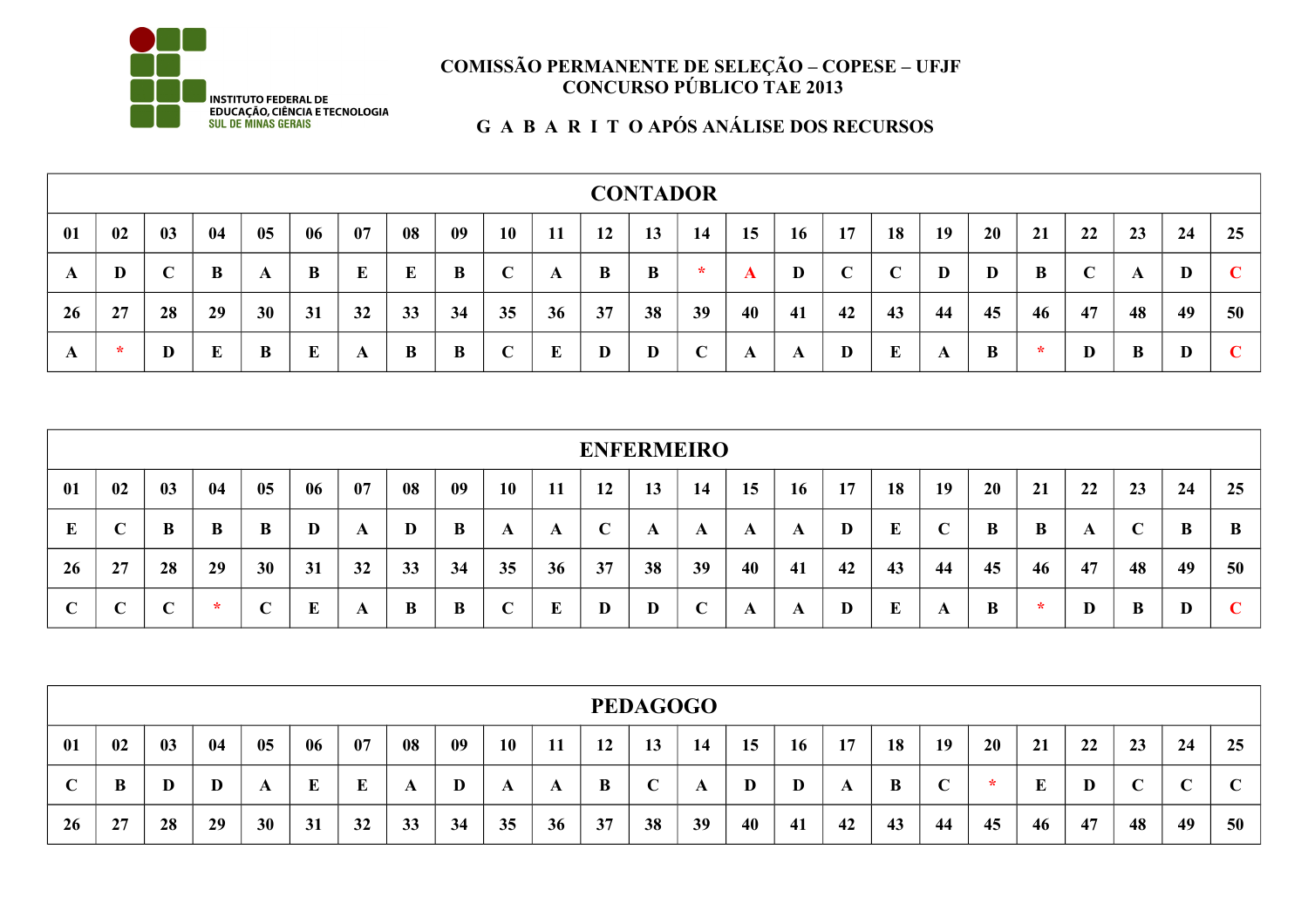

# **Exploration CONSULTS ANÁLISE DOS RECURSOS**<br>
Educação, ciência e tecnologia<br>
G A B A R I T O APÓS ANÁLISE DOS RECURSOS

| R<br>R<br>в<br>. |  |  |  |  |  |  |  |  |  |  |  |  |  |  |  |  |  |  |  |  |  |  |  |  |
|------------------|--|--|--|--|--|--|--|--|--|--|--|--|--|--|--|--|--|--|--|--|--|--|--|--|
|------------------|--|--|--|--|--|--|--|--|--|--|--|--|--|--|--|--|--|--|--|--|--|--|--|--|

|    |                                                                                                                                               |    |    |    |    |    |    |    |             |    |    |    | <b>PROGRAMADOR VISUAL</b> |    |    |    |    |    |    |         |    |    |    |    |
|----|-----------------------------------------------------------------------------------------------------------------------------------------------|----|----|----|----|----|----|----|-------------|----|----|----|---------------------------|----|----|----|----|----|----|---------|----|----|----|----|
| 01 | 06<br>08<br>10<br>22<br>24<br>25<br>02<br>04<br>07<br>-09<br>12<br>18<br>20<br>23<br>05<br>13<br>14<br>15<br>16<br>19<br>21<br>03<br>17<br>11 |    |    |    |    |    |    |    |             |    |    |    |                           |    |    |    |    |    |    |         |    |    |    |    |
| C  | D                                                                                                                                             | E  | A  | ◡  | D  | A  | B  |    | E           | A  | D  | B  | $\mathbf C$               |    | B  | A  | B  | E  | D  | $\star$ | D  | B  | E  |    |
| 26 | 27                                                                                                                                            | 28 | 29 | 30 | 31 | 32 | 33 | 34 | 35          | 36 | 37 | 38 | 39                        | 40 | 41 | 42 | 43 | 44 | 45 | 46      | 47 | 48 | 49 | 50 |
| D  | A                                                                                                                                             | B  | B  | D  | E  | A  | B  | B  | $\mathbf C$ | E  | D  | D  | $\mathbf C$               | A  | A  | D  | E  | A  | B  | $\star$ | D  | B  | D  |    |

|              |    |               |    |    |    |    |             |    |           |    |    |            | <b>REVISOR DE TEXTOS BRAILLE</b> |    |           |    |             |            |           |    |             |    |             |    |
|--------------|----|---------------|----|----|----|----|-------------|----|-----------|----|----|------------|----------------------------------|----|-----------|----|-------------|------------|-----------|----|-------------|----|-------------|----|
| 01           | 02 | $\mathbf{03}$ | 04 | 05 | 06 | 07 | 08          | 09 | <b>10</b> | 11 | 12 | 13         | 14                               | 15 | <b>16</b> | 17 | 18          | 19         | <b>20</b> | 21 | 22          | 23 | 24          | 25 |
| $\mathbf{B}$ | A  |               | D  |    | D  |    | E           | B  | E         | D  | A  | A          | E                                |    | B         | E  | $\mathbf C$ | $\sqrt{ }$ | D         | B  | E           |    | E           | A  |
| 26           | 27 | 28            | 29 | 30 | 31 | 32 | 33          | 34 | 35        | 36 | 37 | 38         | 39                               | 40 | 41        | 42 | 43          | 44         | 45        | 46 | 47          | 48 | 49          | 50 |
| D            | A  | A             | D  | E  | A  | E  | $\mathbf C$ | B  | E         | D  | D  | $\sqrt{ }$ |                                  | E  | E         | D  | E           | E          | A         | C  | $\mathbf C$ | B  | $\mathbf C$ |    |

|    | <b>TÉCNICO DE LABORATÓRIO/ÁREA EDIFICAÇÕES</b> |    |    |    |    |    |    |    |    |  |          |          |  |         |            |        |    |    |            |    |    |    |    |     |
|----|------------------------------------------------|----|----|----|----|----|----|----|----|--|----------|----------|--|---------|------------|--------|----|----|------------|----|----|----|----|-----|
| 01 | 02                                             | 03 | 04 | 05 | 06 | 07 | 08 | 09 | 10 |  | 12<br>┸᠘ | 12<br>19 |  | 15      | <b>16</b>  | 17     | 18 | 19 | 20         | 21 | 22 | 23 | 24 | OE. |
|    | $\mathbf{D}$                                   |    |    |    | ш  | ш  | B  | IJ | D  |  |          |          |  | ТD<br>ш | $\sqrt{ }$ | D<br>D | B  | T. | $\sqrt{ }$ |    |    |    |    |     |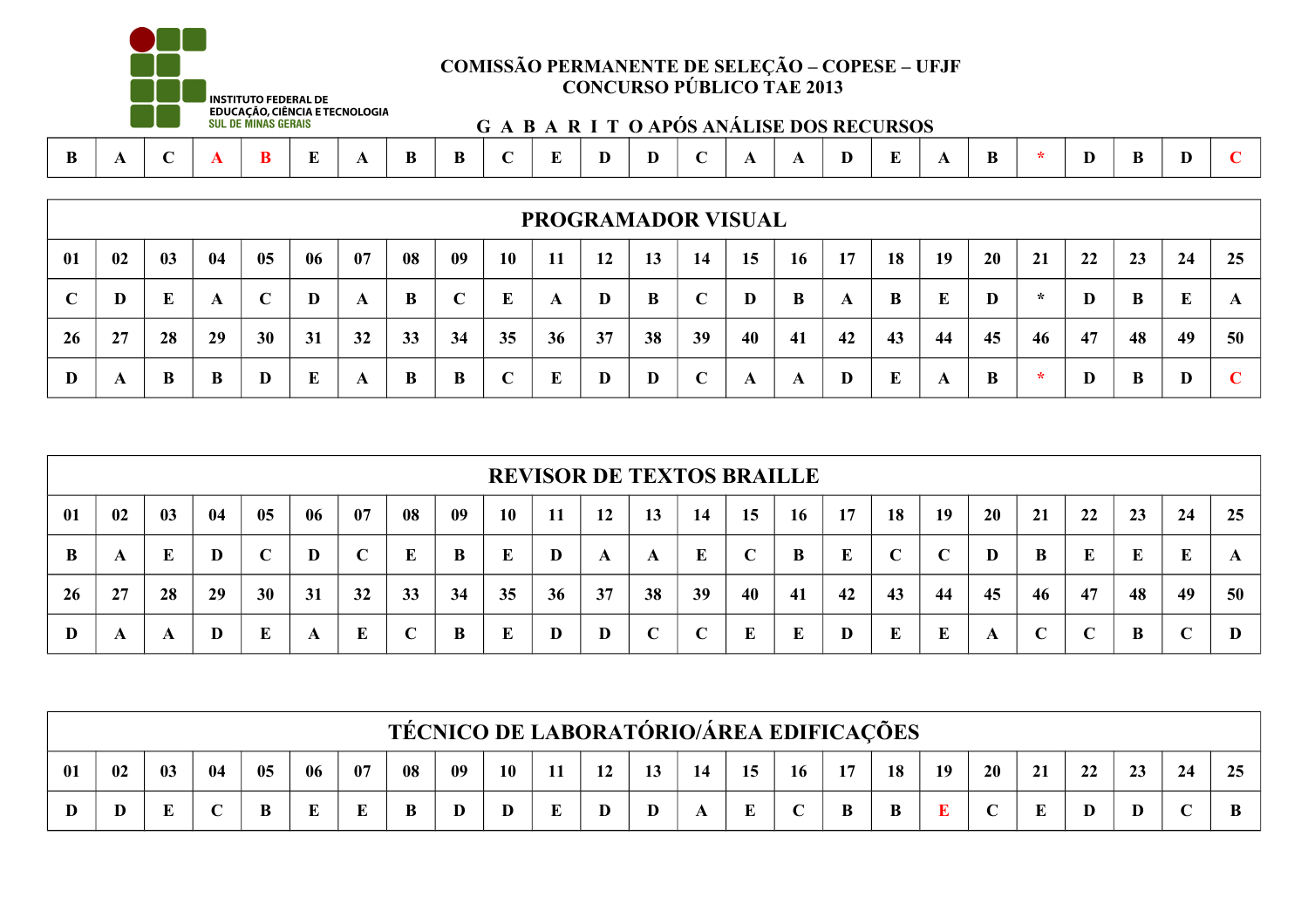

|    |                          |            |    | ----------------- |              |              |              |        |     |    |        |    |    |    |     | G A B A R I I O'AROS ANALISE DOS RECURSOS |    |    |                |    |    |    |    |    |
|----|--------------------------|------------|----|-------------------|--------------|--------------|--------------|--------|-----|----|--------|----|----|----|-----|-------------------------------------------|----|----|----------------|----|----|----|----|----|
| 26 | $\sim$<br>$\overline{ }$ | 28         | 29 | 30                | 31           | $\sim$<br>32 | $\sim$<br>99 | 34     | 35  | 36 | 37     | 38 | 39 | 40 | 41  | 42                                        | 43 | 44 | 45             | 46 | 47 | 48 | 49 | 50 |
|    | v                        | $\sqrt{ }$ |    | T.<br>υ           | $\mathbf{L}$ | Ð<br>- 12    |              | D<br>் | . . | ╜  | D<br>v |    |    | -  | . . |                                           |    |    | $\overline{1}$ |    |    | D  |    |    |

|    |    |    |    |    |    |     |             |     |           |     |    |    |             |    |           | TÉCNICO DE LABORATÓRIO/ÁREA QUÍMICA |    |            |           |                            |             |    |            |    |
|----|----|----|----|----|----|-----|-------------|-----|-----------|-----|----|----|-------------|----|-----------|-------------------------------------|----|------------|-----------|----------------------------|-------------|----|------------|----|
| 01 | 02 | 03 | 04 | 05 | 06 | -07 | 08          | -09 | <b>10</b> | -11 | 12 | 13 | 14          | 15 | <b>16</b> | 17                                  | 18 | 19         | <b>20</b> | 21                         | 22          | 23 | 24         | 25 |
|    | E  |    | B  | B  | E  | E   | D           |     | B         | E   | D  | D  | $\bf{E}$    | C  | D         | D                                   | B  | $\sqrt{ }$ | B         | D                          | B           | D  | A          |    |
| 26 | 27 | 28 | 29 | 30 | 31 | 32  | 33          | 34  | 35        | 36  | 37 | 38 | 39          | 40 | 41        | 42                                  | 43 | 44         | 45        | 46                         | 47          | 48 | 49         | 50 |
|    | B  | A  | E  | D  | A  | E   | $\mathbf C$ | B   | E         |     | D  | C  | $\mathbf C$ | E  | E         | D                                   | E  | E          | A         | $\sqrt{ }$<br>$\mathbf{L}$ | $\mathbf C$ | B  | $\sqrt{ }$ |    |

|             |                                                                                                                                                                   |    |    |           |    |    |             |    |    |    |    |    | TÉCNICO DE LABORATÓRIO/ÁREA VESTUÁRIO |    |              |    |    |    |             |              |              |    |    |    |
|-------------|-------------------------------------------------------------------------------------------------------------------------------------------------------------------|----|----|-----------|----|----|-------------|----|----|----|----|----|---------------------------------------|----|--------------|----|----|----|-------------|--------------|--------------|----|----|----|
| 01          | 02<br>06<br>04<br>08<br>20<br>05<br>07<br>03<br>09<br><b>10</b><br>18<br>19<br>22<br><b>12</b><br>16<br>17<br>21<br>23<br>24<br>14<br>25<br>15<br><b>11</b><br>13 |    |    |           |    |    |             |    |    |    |    |    |                                       |    |              |    |    |    |             |              |              |    |    |    |
| $\mathbf C$ | A                                                                                                                                                                 | D  | D  | D         | C  | B  | A           | B  | D  | C  | A  |    | B                                     | E  | $\mathbf{A}$ | C  | D  | A  | $\mathbf C$ | B            | A            | E  | E  |    |
| <b>26</b>   | 27                                                                                                                                                                | 28 | 29 | <b>30</b> | 31 | 32 | 33          | 34 | 35 | 36 | 37 | 38 | 39                                    | 40 | 41           | 42 | 43 | 44 | 45          | 46           | 47           | 48 | 49 | 50 |
| $\sqrt{ }$  | E                                                                                                                                                                 | B  | D  |           | A  | E  | $\mathbf C$ | B  | E  | D  | D  |    | C                                     | E  | E            | D  | E  | E  | A           | $\mathsf{C}$ | $\mathbb{C}$ | B  | C  |    |

|    | <b>TÉCNICO EM ALIMENTOS E LATICÍNIOS</b> |    |     |      |    |    |    |    |           |  |                               |    |    |    |    |    |    |    |    |             |    |    |    |   |
|----|------------------------------------------|----|-----|------|----|----|----|----|-----------|--|-------------------------------|----|----|----|----|----|----|----|----|-------------|----|----|----|---|
| 01 | 02                                       | 03 | -04 | - 05 | 06 | 07 | 08 | 09 | <b>10</b> |  | $\sim$ $\sim$<br>$\mathbf{L}$ | 1J | 14 | 15 | 16 | 17 | 18 | 19 | 20 | $\sim$<br>◢ | -- | د∠ | 47 | ້ |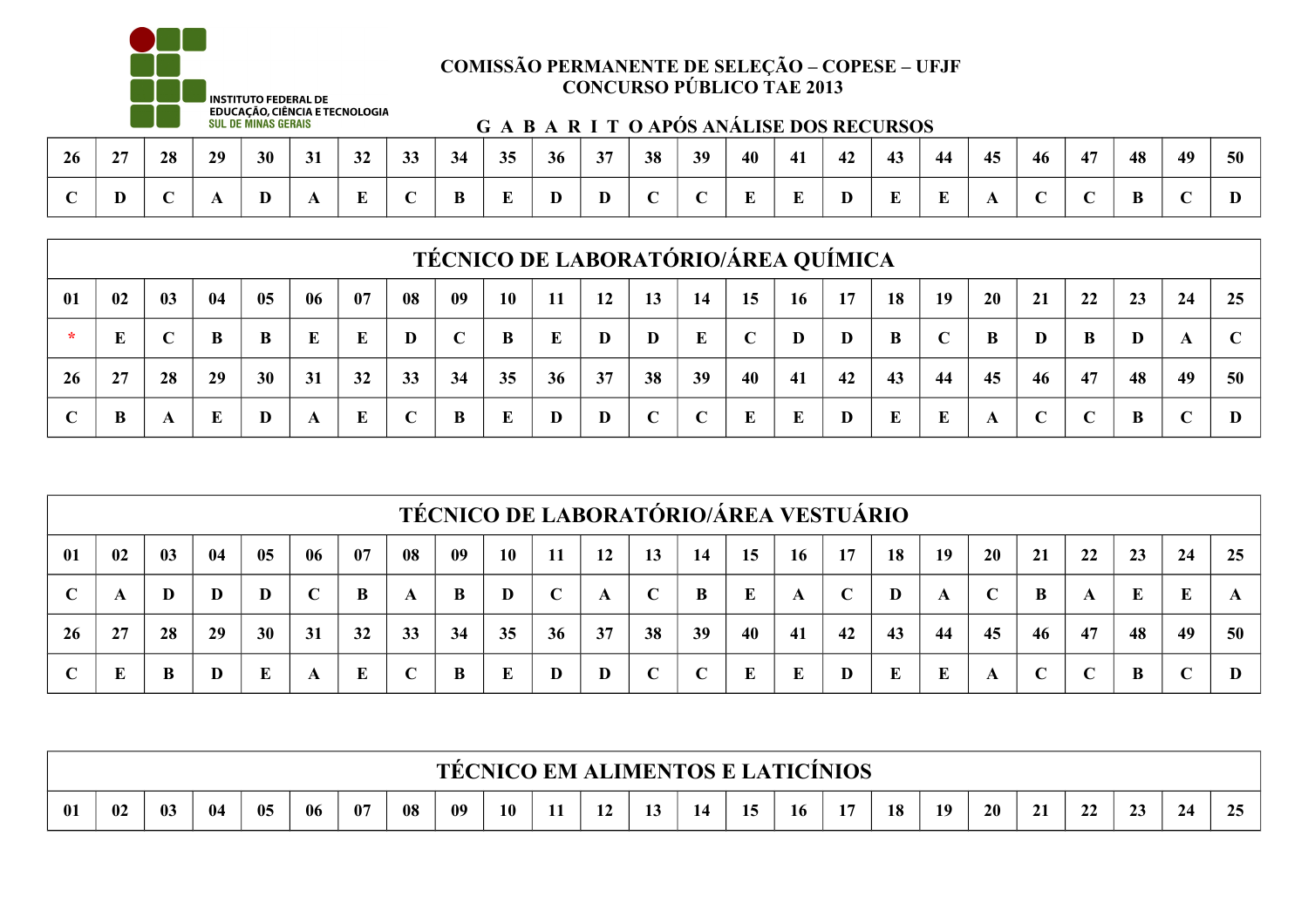

|             |    |    |    | ______ ___ |    |          |    |    | G A B A K I I O'APOS ANALISE DOS KEUUKSOS |    |          |                 |                 |    |          |    |    |    |    |                 |    |    |            |        |
|-------------|----|----|----|------------|----|----------|----|----|-------------------------------------------|----|----------|-----------------|-----------------|----|----------|----|----|----|----|-----------------|----|----|------------|--------|
| D           |    |    |    |            |    | $\bf{B}$ |    |    |                                           | D  | $\bf{B}$ | $\sqrt{ }$      |                 | D  | $\bf{B}$ | A  | E  | A  | D  |                 | B  |    | D          | ю<br>ய |
| 26          | 27 | 28 | 29 | 30         | 31 | 32       | 33 | 34 | 35                                        | 36 | 37       | 38              | 39              | 40 | 41       | 42 | 43 | 44 | 45 | 46              | 47 | 48 | 49         | 50     |
| $\mathbf C$ | B  | B  |    | Ľ          |    |          |    | B  |                                           | D  | D        | $\sqrt{ }$<br>◡ | $\sqrt{ }$<br>◡ | E  | E        | D  | E  | E  | A  | $\sqrt{ }$<br>◡ | ◡  | B  | $\sqrt{ }$ | D      |

|    |             |    |    |    |    |    |             |    |           |     | <b>TÉCNICO EM ARQUIVO</b> |            |             |    |    |            |    |    |             |    |            |    |    |    |
|----|-------------|----|----|----|----|----|-------------|----|-----------|-----|---------------------------|------------|-------------|----|----|------------|----|----|-------------|----|------------|----|----|----|
| 01 | 02          | 03 | 04 | 05 | 06 | 07 | 08          | 09 | <b>10</b> | -11 | 12                        | 13         | 14          | 15 | 16 | 17         | 18 | 19 | 20          | 21 | 22         | 23 | 24 | 25 |
| ◟  | $\mathbf C$ | Е  | B  | B  | D  | A  | A           | A  | B         |     | $\mathbf C$               | $\sqrt{ }$ | E           | E  | E  | $\sqrt{ }$ | B  | D  | $\mathbf C$ | A  | E          | ◡  | A  | B  |
| 26 | 27          | 28 | 29 | 30 | 31 | 32 | 33          | 34 | 35        | 36  | 37                        | 38         | 39          | 40 | 41 | 42         | 43 | 44 | 45          | 46 | 47         | 48 | 49 | 50 |
| B  |             | E  |    | D  | A  | E  | $\mathbf C$ | B  | E         |     | D                         | $\sqrt{ }$ | $\mathbf C$ | E  | E  | D          | E  | E  | A           |    | $\sqrt{ }$ | B  | ⌒  |    |

|              |            |    |    |           |    |    |    |    |             |    |    |    |             |    |             | <b>TECNICO EM ASSUNTOS EDUCACIONAIS</b> |    |    |    |    |                 |    |    |    |
|--------------|------------|----|----|-----------|----|----|----|----|-------------|----|----|----|-------------|----|-------------|-----------------------------------------|----|----|----|----|-----------------|----|----|----|
| 01           | 02         | 03 | 04 | 05        | 06 | 07 | 08 | 09 | <b>10</b>   | 11 | 12 | 13 | 14          | 15 | 16          | 17                                      | 18 | 19 | 20 | 21 | 22              | 23 | 24 | 25 |
| B            | D          |    | B  | E         | E  | B  | E  | D  | D           | E  | B  | D  | E           | E  | $\mathbf C$ | D                                       | E  | A  | A  | D  | $\sqrt{ }$<br>◡ | E  | D  |    |
| <b>26</b>    | 27         | 28 | 29 | <b>30</b> | 31 | 32 | 33 | 34 | 35          | 36 | 37 | 38 | 39          | 40 | 41          | 42                                      | 43 | 44 | 45 | 46 | 47              | 48 | 49 | 50 |
| <sup>B</sup> | $\sqrt{ }$ | B  | E  | E         | E  | A  | B  | B  | $\mathbf C$ |    | D  | D  | $\mathbf C$ | A  | A           | D                                       | E  | A  | B  | ∗  | D               | B  | D  |    |

**TÉCNICO EM AUDIOVISUAL**